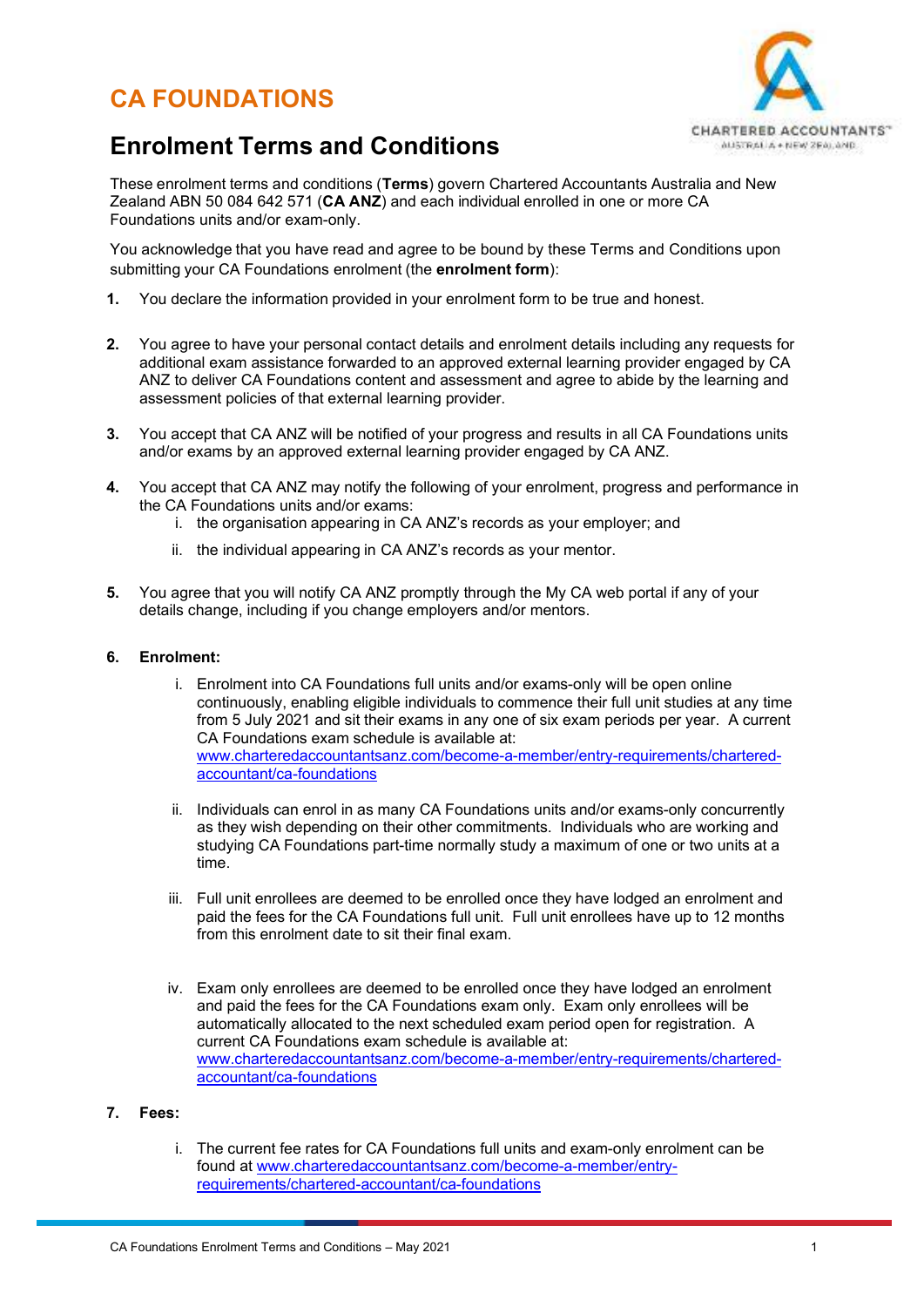- ii. CA ANZ will update CA Foundations fee rates with any changes to CA ANZ fees. As a CA Foundations enrollee, you will be liable for any increase in fees each year of study.
- iii. Fees are correct at the time of publication. CA ANZ reserves the right to vary its fees at any time.
- iv. Fees must be paid in full within 24 hours of lodging an enrolment for a CA Foundations full unit or exam only otherwise the enrolment will be automatically cancelled.

## **8. Transfers, Deferrals and Withdrawals**

- i. As a result of the administrative, third party and other costs incurred by CA ANZ related to CA Foundations rolling enrolment intake, no transfers, deferrals or refunds are applicable to CA Foundations enrolment fees.
- ii. CA ANZ will only consider approving an extension to the 12-month full unit study time or deferral to the next exam-only period at no additional fee in special circumstances that are supported by medical or other documentation that confirms:
	- a. it was beyond your control; and
	- b. it did not make the full impact on you until on or after your enrolment; and
	- c. it makes it impracticable for you to complete your unit/exam.
- iii. If you wish to withdraw your CA Foundations enrolment without refund you can do so by submitting an email request to foundations@charteredaccountantsanz.com
- iv. You understand that there is no option to defer, provide credit, or transfer CA Foundations enrolments to another individual.

## **9. Repeat of Failed units and/or exams-only**

Should it be necessary for you to repeat a CA Foundations unit, the full unit or exam only must be retaken and the full fee at the time of retaking the unit or exam-only is payable.

### **10. Period of result validity**

A passed CA Foundation unit or exam-only remains valid for entry to the CA Program for a maximum period of 5 years from result release date.

### **11. Your consent to disclosure**

- i. By submitting this enrolment form, you consent to CA ANZ using and disclosing your personal information in accordance with its Privacy Policy including to disclose your personal information to third parties, such as:
	- a. your approved employer and to any representative appointed by that employer that you have listed as my primary employer in your record in the My CA web portal which you are responsible for maintaining; and
	- b. your approved mentor and to any representative appointed by that mentor that you have listed as my primary mentor in your submitted practical experience agreement and which can be updated via your MyCA web portal through the My CA Employment Details form which you are responsible for maintaining:
	- c. an approved external learning provider engaged by CA ANZ to deliver CA Foundations content and assessment.
- ii. Information in relation to your CA Foundations progress that may be disclosed by CA ANZ to your approved employer and to any representative appointed by that employer during and following the conclusion of each study period that you are enrolled in at CA ANZ includes: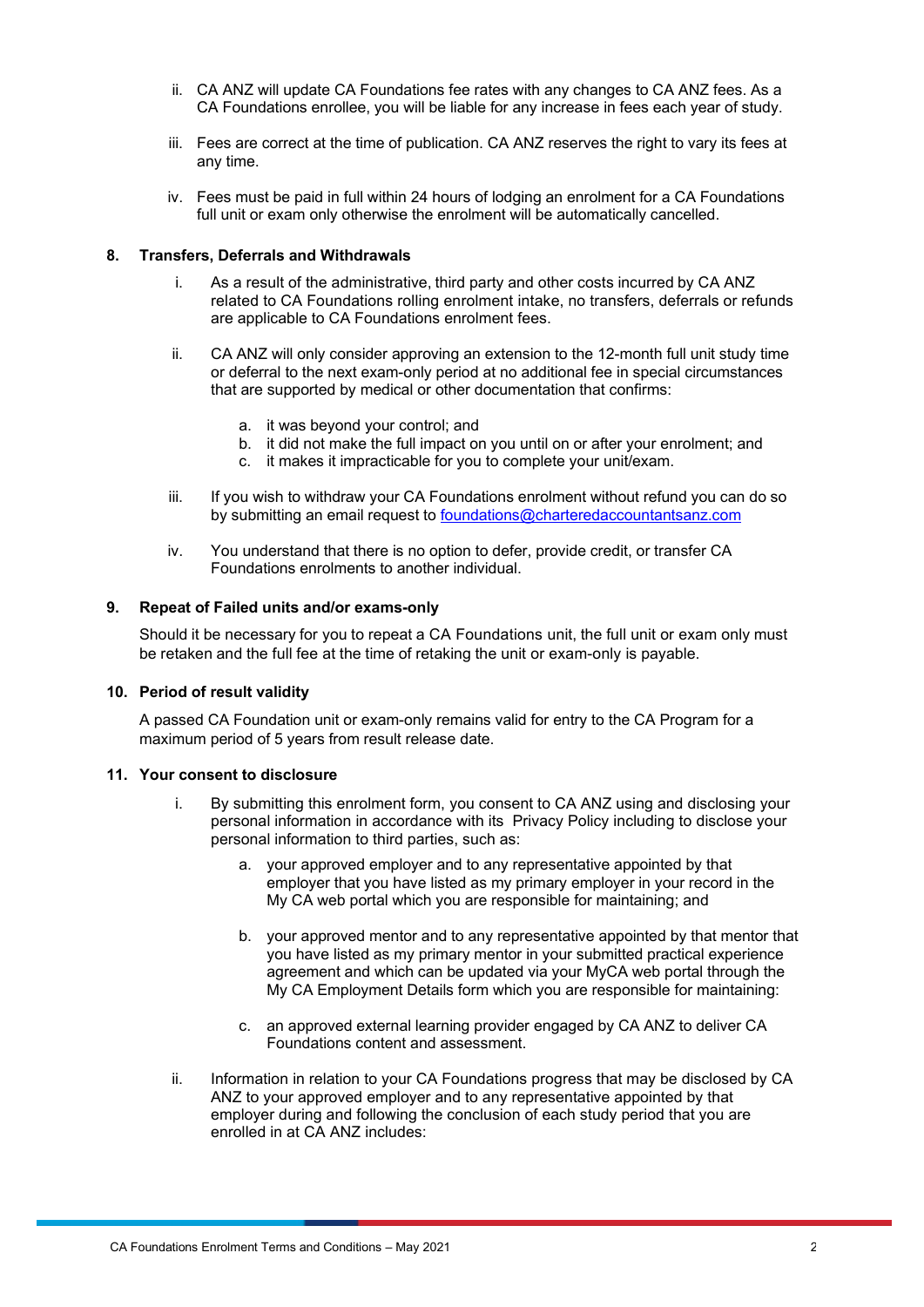- a. program results and performance, including enrolment status, program of study, attendance, marks and grades awarded, educational support opportunities, and course completion and graduation status, inclusive of any studies withdrawn post enrolment;
- b. email, phone and face-to-face correspondence;
- c. your contact details including health or safety emergency contact details; and
- d. your fee payment status
- iii. You also acknowledge that it is your responsibility to notify CA ANZ if your employer and/or mentor changes and to keep your personal information held by CA ANZ update to date in accordance with the Privacy Policy.

## **12. Other terms**

- i. You are expected to participate in all learning, assessment and examination requirements related to your CA Foundations enrolment.
- ii. It is your responsibility for completing all requirements associated with enrolment, assessment and study progression in compliance with relevant policies and procedures.
- iii. You understand that the main form of communication between CA ANZ and you regarding your CA Foundations enrolment will be electronic, via email to the email address and via SMS to the mobile contact you have provided as your main contact details in your record in the My CA web portal, which you are responsible for maintaining. You understand that as a CA Foundations enrollee you will regularly check your advised email account. Notices sent to your advised email account or by SMS to your advised mobile contact number will be deemed to have been received by you at the time sent by CA ANZ.
- iv. You are expected to comply with any applicable Australian and New Zealand legislation.
- v. In the event of circumstances requiring urgent medical care CA ANZ is authorised as a matter of urgency to seek and provide appropriate medical care.

### **13. Complaints**

If you have a complaint please refer to CA ANZ's Complaint Process at https://www.charteredaccountantsanz.com/about-us/complaints. These Terms, and the right to make complaints and seek appeals of decisions and action under various processes, does not affect the rights of the candidate to act under the Australian Consumer Law if the Australian Consumer Law applies or any other applicable laws.

### **14. Privacy Collection Statement**

When you enrol in CA Foundations, CA ANZ collects, uses and discloses your personal information such as your name, address and contact details (e.g. email address, phone numbers and postal address) in accordance with the Privacy Policy.

By completing the enrolment form, you consent to us using, disclosing and otherwise handling your information as set out above and in our Privacy Policy.

If you have any questions or concerns about this Privacy Collection Statement, our Privacy Policy or how we handle your personal information, please contact our Privacy Officer.

## **Privacy Officer/Data Protection Officer**

Chartered Accountants Australia and New Zealand 33 Erskine Street Sydney NSW 2000 P: 1300 137 322 E: privacy@charteredaccountantsanz.com